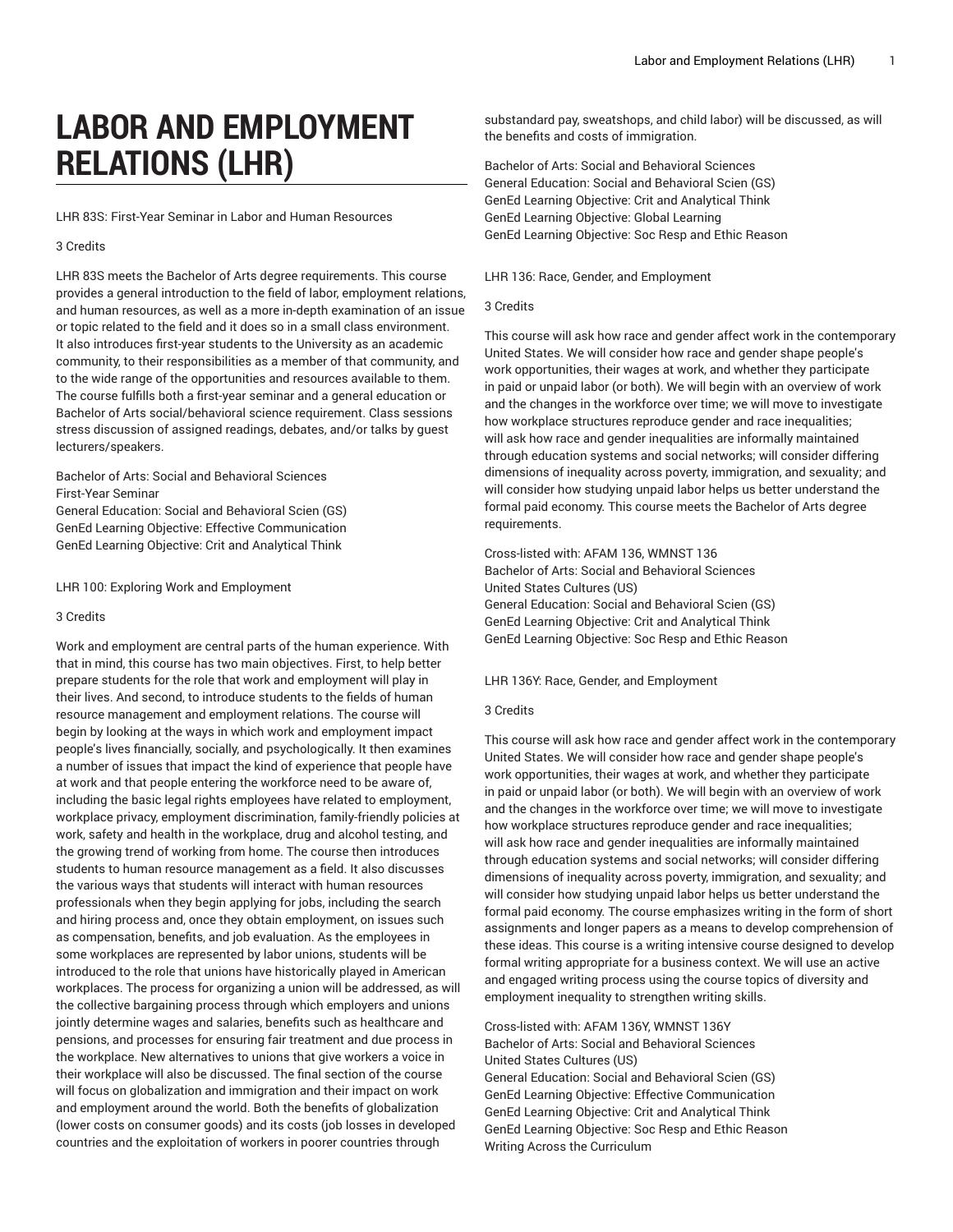## LHR 165N: Work and Literature

### 3 Credits

If you get a job out of college, work eight hours a day, fifty weeks a year, and retire at age 65, at that point you have will spent roughly one third of your adult, waking life at work. And that is just paid work. Add in housework, childcare, and other forms of unpaid labor and the share of your waking hours devoted to work creeps closer to one half. And those calculations may actually underestimate the influence work has over your life. What you do will determine where you live, how you live, and, perhaps, whether you believe you have ultimately done something meaningful with your life. With work playing such an outsized role in a life, you may as well understand it as best you can. Hence this class. In it, we approach the question of work from the perspective of two disciplines: labor and employment relations and literature. The field of labor and employment relations asks about the social and economic forces-markets, compensation, globalization, immigration, etc.-that shape work. By contrast, the discipline of literature takes a more subjective approach to the question of work. Very broadly speaking, it shows how the forces that shape work play out in individual lives. In short, it shows how individuals feel about the work they do or, in the case of the unemployed, they do not do. Together, the two disciplines provide a global and personal perspective on one of the most important parts of our lives. Students registering for the course will read representative selections from both domains, engage in course discussions, take exams, and write essays as they explore the variety of ways both labor and employment relations and Literature can prepare them for their work lives and help them understand the place of work in culture and society.

General Education: Humanities (GH) General Education: Social and Behavioral Scien (GS) General Education - Integrative: Interdomain GenEd Learning Objective: Crit and Analytical Think GenEd Learning Objective: Integrative Thinking GenEd Learning Objective: Soc Resp and Ethic Reason

LHR 201: Employment Relationship: Law and Policy

#### 3 Credits

LHR 201 surveys U.S. employment law. It begins with an overview of general legal concepts necessary to understanding the US legal system. It next examines the employment relationship and the employment contract, cornerstones in the field of employment law. In the main body of the course, students examine major state and federal labor and employment statutes, regulations, and cases that create employer and employee rights and obligations beyond those the parties have negotiated for themselves. This part of the course covers such topics as anti-discrimination law, wage and hour regulation, benefit and leave requirements, safety and health enforcement, workers' compensation systems, and the growing use of employer-mandated arbitration of statutory employment rights. Overall, the course analyzes workplace law problems from the different policy perspectives of employees, unions, employers, and the public. As appropriate, it introduces students to the economic, political, and social forces (both historical and contemporary) that influence the content of workplace law.

Bachelor of Arts: Social and Behavioral Sciences General Education: Social and Behavioral Scien (GS) GenEd Learning Objective: Crit and Analytical Think

GenEd Learning Objective: Soc Resp and Ethic Reason

LHR 202: Understanding Employee Behavior

## 3 Credits

The course will be offered at an introductory level. It is designed to encourage students to explore individual and group behavior at work. The ability to describe, explain and analyze concepts in this course is critical to appreciating the dynamics that determine organizational outcomes. In this context, students will learn basic tools that will assist them in developing management, supervisory and leadership skills. Because the concepts from this course are the foundation of human resource management and employee relations, it is essential to master them in order to be an effective human resource management or employee relations professional. The conceptual learning in the course will include individual differences, diversity, attitudes, fairness perceptions, motivation, decision making, leadership, teams, negotiation, organizational culture and its role in the external context.

Bachelor of Arts: Social and Behavioral Sciences General Education: Social and Behavioral Scien (GS) GenEd Learning Objective: Effective Communication GenEd Learning Objective: Crit and Analytical Think GenEd Learning Objective: Soc Resp and Ethic Reason

LHR 304: Labor and Employment Relations Fundamentals

#### 3 Credits

The course surveys the main elements of modern labor and employment relations systems in the U.S. and beyond. The course encourages students to use a framework for evaluating workplace outcomes according to three yardsticks: efficiency; equity; and voice. Focusing primarily on employee voice, the course introduces students to a variety of mechanisms that bring democracy, worker engagement, and worker influence to the workplace. Among these mechanisms are U.S. styled collective bargaining, non-union systems of worker involvement, European works councils, and a new variety of "alt-labor" initiatives from around the world. In its single largest unit, the course focuses on U.S. workplaces, beginning with the historical and legal foundations of the modern U.S. labor relation system. This includes units examining union organizing campaigns, collective bargaining, and dispute resolution systems. Concluding weeks of the course look at issues surrounding the push for workplace flexibility, a comparative labor relations look at other country practices (include European works councils), emerging issues in global supply chains, "alt-labor" institutions and practices, the role of gender, race, and diversity initiatives at work, and the impact of automation and artificial intelligence on the future of work.

## **Prerequisite:** LHR 100

LHR 305: Human Resources Fundamentals

## 3 Credits

This course will provide students with an opportunity to understand and apply important concepts concerning human resources in the workplace. Students will learn to think of the issues in the class from both the employees' and organizations' perspectives. The course begins with a description and analysis of the role human resource managers play in supporting employees' personal needs as well as an organization's strategic objectives. The discussion traces the changes in that role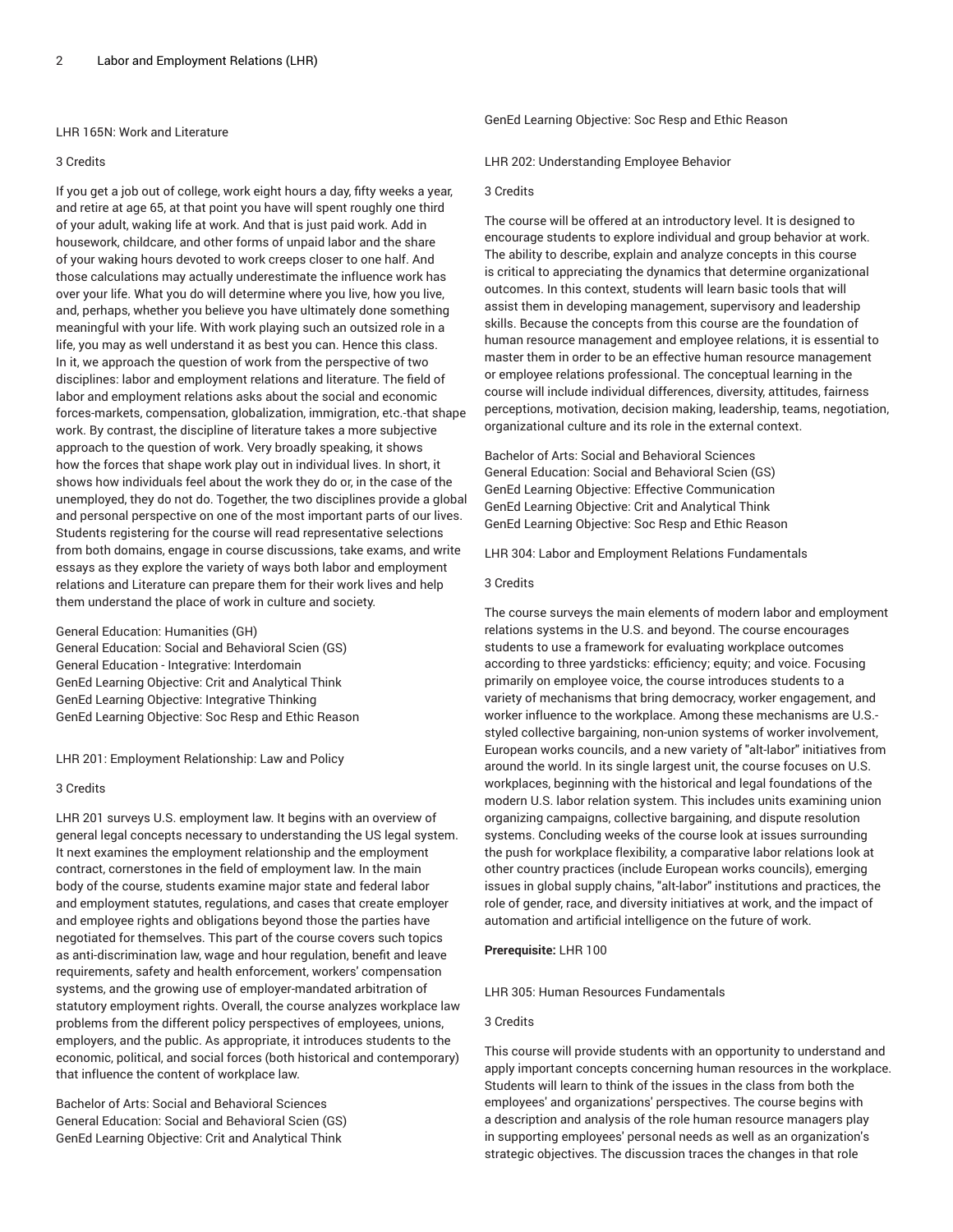historically, as well as the contemporary understanding of HR's part in helping stakeholders succeed. Against this backdrop, students will study three critical variables affecting HR's involvement in management: the individual; the organization; and, the law. Each of these foci illustrates variables with which HR managers must contend. The course presents these variables through a variety of lenses: law, psychology, sociology, history and literature. Students will also spend considerable time studying the various functions HR plays in recruiting, selecting, training, evaluation, compensation, labor relations and safety. In these portions of the class, students will learn to understand the functions not only from the organization's, but also from the employees' perspective. The discussion of functional areas will end with application of the concepts studied to the global business environment in which HR increasingly operates. Throughout students will not only learn the mechanics of, for example, the selection process, but how processes support an organization's and individual's pursuit of their unique purposes. Consistent with the liberal arts environment in which LHR students enroll, the final project requires students to apply the concepts learned concerning the HR function to their everyday lives, helping students to reflect on the difference HR processes can have on both the organization but equally important on the employee. As a Gen Ed course (GS), the course qualifies as a Bachelor of Arts (B.A.) course consistent with the B.A. Fields category.

#### **Prerequisite:** LHR 100

Bachelor of Arts: Social and Behavioral Sciences General Education: Social and Behavioral Scien (GS) GenEd Learning Objective: Effective Communication GenEd Learning Objective: Global Learning GenEd Learning Objective: Soc Resp and Ethic Reason

LHR 312: Employment Relations to Research Methods in Labor and Employment Relations

#### 3 Credits

The objective of this course is to enhance students' abilities to use a range of methodologies to evaluate and conduct research in the field of employment relations and human resource management. LHR 312 Employment Relations to Research Methods in Labor and Employment Relations (3)(BA) This course meets the Bachelor of Arts degree requirements. The objective of this course is to enhance students' abilities to use a range of methodologies to evaluate and conduct research in the field of employment relations and human resource management. It covers core concepts such as the scientific method, literature search, the logic of hypothesis formulation and testing, measurement, sampling and data collection methods, and basic statistical analysis. To accomplish these objectives, the course utilizes readings, lectures, class discussions, exercises and assignments, student presentations, and examinations.

Bachelor of Arts: Social and Behavioral Sciences

LHR 400: Comparative Employment Relations Systems

# 3 Credits

Analysis of structure and elements of employment relations systems in developed and developing areas. LHR 400 Comparative Employment Relations Systems (3) (IL)(BA) This course meets the Bachelor of Arts degree requirements. This course explores contemporary topics in employment relations in the world. The course examines seven examples of employment relations systems, each carefully chosen to illustrate important variations in employment relations practices. It also provides

an overview of economic globalization and its impact on employment relations. Topics include global sweatshops, child labor, the diffusion of human resource practices, and corporate social responsibility. The first country case is Germany, which provides an example of a country with strong national unions and a highly developed system of works councils. The Swedish case exemplifies a long-tradition of centralized bargaining and tripartite relations that is now in transition. The third case, Japan, illustrates some of the initial experiences with team work, just-in-time production, and employee commitment through job security and training. China offers an example of a socialist system in transition that has become an economic powerhouse through massive export processing zones, government controlled unions, and wage competition. Brazil provides an important example of a Latin American country with a state dominated employee relations system. South Africa offers a case of highly politicized employment relations in a country in transition from extreme racial segregation to a democracy. Finally, India represents Asia's other economic powerhouse, with an English speaking workforce that is drawn to the booming call center industry and export-oriented production. The second half of the course looks at broader themes related to the topic of globalization. Sweatshops in Mexico and child labor in India examined alongside the diffusion of high-end human resource practices in Brazil. In this section, student will also study intergovernmental institutions such as the World Trade Organization, and the International Monetary Fund. The final unit of this section examines the topic of Corporate Social Responsibility (CSR), recent attempts by corporations -at times in coordination with labor unions-to establish basic sets of rules or standards for their employees wherever units of the corporation might be located in the world today.

**Prerequisite:** LHR 100 or 3 other credits of LHR or 5th Semester standing Bachelor of Arts: Social and Behavioral Sciences International Cultures (IL)

LHR 401: The Law of Labor-Management Relations

#### 3 Credits

Development of Anglo-American law regulating collective bargaining, with emphasis on American labor-management relations under Wagner, Taft-Hartley, and other acts. LHR 401 The Law of Labor - Management Relations (3)(BA) This course meets the Bachelor of Arts degree requirements. This course will examine the evolution of labor law in the United States. The N.L.R.A. itself, and the decisions of the National Labor Relations Board (N.L.R.B) and the courts, will be examined in order to gain an understanding of the current legal framework underpinning our system of labor-management relations. Major issues to be examined include the rights of employees to union representation; the formation of bargaining units; the conduct of organizing campaigns and elections; the duty to bargain; strikes, striker's rights, and lockouts; picketing, boycotts, and related activity; the enforcement of collective bargaining agreements and the duty to arbitrate; union members' rights and responsibilities, the duty of fair representation; and federal-state relationships in labor relations. Also covered in the course will be the legal framework for public sector labor-management relations, with specific attention paid to Pennsylvania Acts 111 and 195. The course will be taught from a liberal arts perspective, meaning that societal factors influencing the law-history, politics, and economics -will be emphasized. Student performance will be evaluated by means of tests, short papers, and such reports as may be required. This course is complementary to others in Labor Law, including LHR 434, Collective Bargaining and LHR 435 Labor Relations in the Public Sector. The course requires no special facilities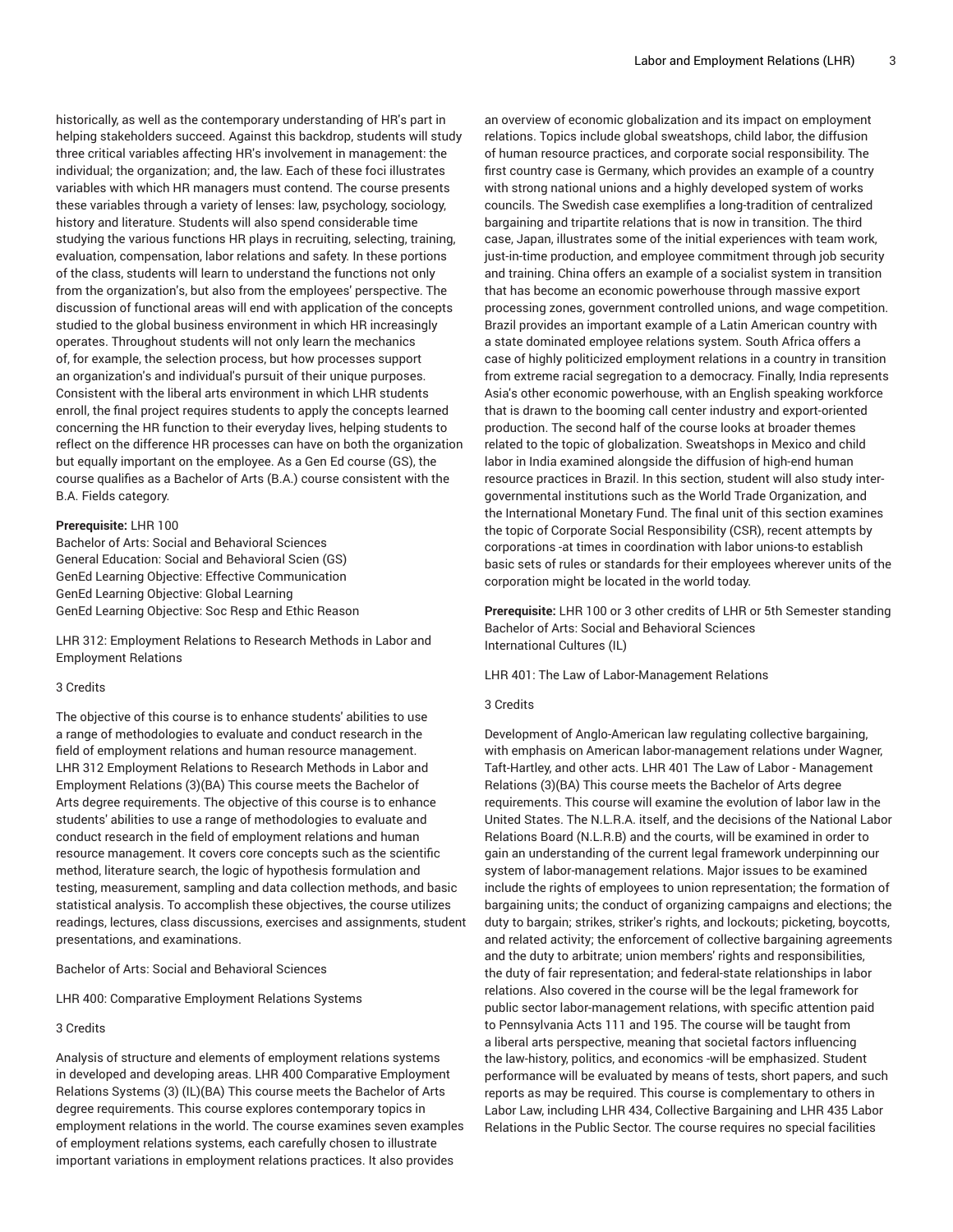or equipment; however, students enrolled are expected to have computer skills sufficient for communication and word processing purposes.

**Prerequisite:** LHR 100 or 5th Semester standing or 3 other credits of LHR Bachelor of Arts: Social and Behavioral Sciences

LHR 403: International Human Resource Studies

#### 3 Credits

Course exploring human resource management from an international perspective. LHR 403 International Human Resource Studies (3) (IL)(BA) This course meets the Bachelor of Arts degree requirements. This course on International Human Resource Management expands beyond the traditional disciplines of HRM through a broader consideration of the impact of national contexts on these areas of organizational practice. The first question addressed is whether 'HRM' actually means the same thing in different countries, especially given that the term 'HRM' was developed from US management practice and scholars. This opens the discussion as to how institutions and culture at the national level help to shape management practice. As organizations become increasingly global, these issues of national culture and institutions can often stand in the way of a seamless progression of HRM across national boundaries. From a national culture perspective, the course compares how people in different countries see themselves and others around them, and how expectations, values and beliefs can differ in the workplace. This understanding is drawn from frameworks of national culture which describe the culture's multiple dimensions. This enables students to identify why and how it may be different working with colleagues from other cultures, as well as understanding the implications this can have for designing appropriate HRM practices. From a national institutions perspective, the course compares how institutions such as legislation, state intervention, trade union influence, education systems, and the respective power of shareholders versus stakeholders can impact on patterns of HRM and employee relations practices in different countries. For example, comparisons are made between economies with very high levels of employment regulation, explaining local employee rights and benefits, and those in which firms have more autonomy to choose how to manage their employees. From a strategic perspective, the course looks at how multinational enterprises are managing this cultural and institutional complexity, making strategic choices in international HRM to ensure they achieve the ultimate balancing act of thinking global but acting local. It considers different strategies firms might take (from complete standardization of HRM to complete localization) and how this then translates into different roles and activities for the IHRM function. This section also explores how these firms manage their international staff (expatriates), as well as finally exploring ethical issues around outsourcing activities to lower cost countries, and the impact of a more globalized workforce on diversity and work-life balance issues.

**Prerequisite:** LHR 100 or 3 other credits of LHR or 5th Semester standing Bachelor of Arts: Humanities Bachelor of Arts: Social and Behavioral Sciences International Cultures (IL)

LHR 409: Leadership Development: A Life-Long Learning Perspective

# 3 Credits

The course examines the continuing influence of social and environmental factors in shaping leadership and leadership development. LHR (OLEAD) 409 Leadership Development: A Life-Long Learning Perspective (3)(BA) This course meets the Bachelor of Arts degree requirements. Current social conditions, such as financial crises,

ineffective solutions to local, national, and international problems and corrupt leaders, call for more effective and ethical leadership on a broad scale. The positive and moral transformation of social institutions requires active participation and leadership of more authentic transformational leaders. This course will discuss authentic transformational leadership development from a life span developmental perspective. More specifically, it will focus on how an individual develops his/her leadership skills, potential, and capacity in his/her childhood, school, social organizations, colleges, and work organizations. The primary purpose of this course is to help students understand how family, educational, and other environmental factors have helped and/ or will help them develop their transformational leadership potential and leadership effectiveness, in addition to gaining a better understanding of their strengths and weaknesses in respect to personality, individual difference, motivation, values, emotions, self-awareness, and identity. The fundamental objectives of this course are to help students 1) increase self-awareness; 2) to help students to know more about their sense of self, including self-identity, self-awareness, self-efficacy, and other types of self-concepts; 3) to understand the effect of life span influences in an individual's leadership development.

**Prerequisite:** OLEAD 100 or 5th Semester Standing Cross-listed with: OLEAD 409 Bachelor of Arts: Social and Behavioral Sciences

LHR 410: Employment Strategies for People with Disabilities

#### 3 Credits

Develop knowledge, skills, and resources necessary to understand and practice effective employment strategies in working with people with disabilities. This course is designed for students to develop knowledge, skills, and necessary resources to understand and practice effective employment strategies in working with people with disabilities, including individuals from culturally diverse backgrounds. Students will develop skills on networking with employers (e.g., social media, professional organizations, interviewing employers, etc.) for building professional contacts and networks. Various forms of labor market information will be analyzed to identify both challenges and opportunities for people with disabilities in different sectors of the labor market (primary and secondary). Throughout the course, students will learn about disability issues in the workplace (e.g., laws, policy, stigma, accommodations, etc.). A strong emphasis will be on understanding how laws and policies impact employment for people with disabilities, and students will identify legal and illegal practices. Best employer practices will be identified regarding mitigating disability impact on both employees (current and future) and employers. This course will incorporate Assistive Technology (AT) applications so students will be able to identify appropriate AT devices to assist people with disabilities in obtaining and retaining employment along with applicable strategies for working with employers in developing employment opportunities in today's changing world of work. Students will understand how disability is a critical component of workforce diversity and strengths people with disabilities bring to the workplace. Students will identify how people with disabilities should prepare for the employment process including training opportunities (formal and informal), resume development, interview preparation, and initiatives to promote increased employment outcomes. Different disability populations (e.g., youth, Veterans, aging workers, etc.) will be discussed including common barriers for employment as well as how to create opportunities in different employer settings.

**Prerequisite:** 5th Semester standing or 3 credits of LHR or LHR 100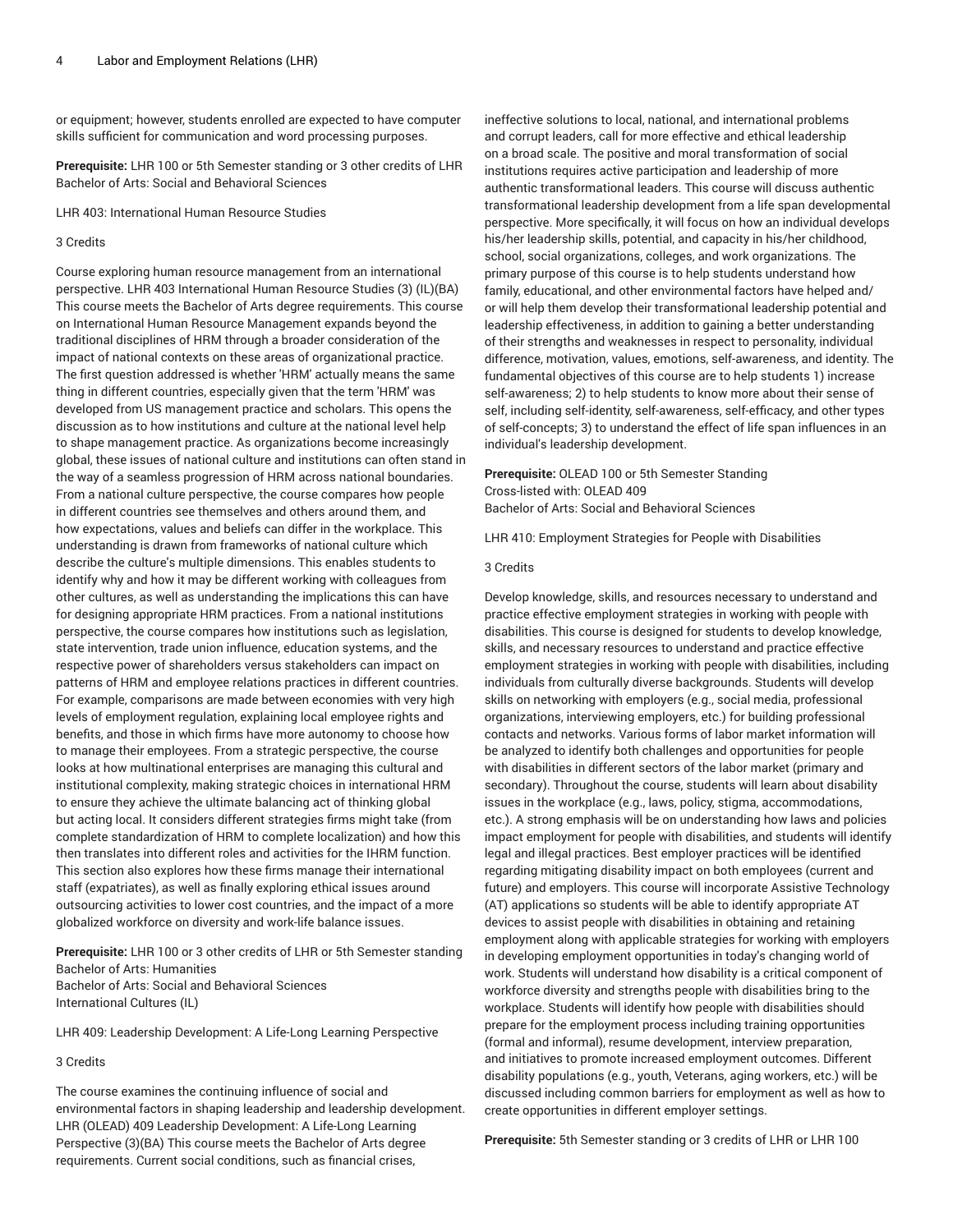LHR 426: Staffing and Training Strategies in Organizations

## 3 Credits

This course focuses on the theory and practice of human resource staffing and training in organizations. It provides the conceptual framework for understanding the staffing and training function as a factor of production and service. For this we will discuss policies and practices designed to attract, retain, and motivate employees. It explains how staffing and training can be used as a competitive weapon. For this we discuss how human resource policies and practices can be targeted towards achieving business objectives. This should inspire you to think of the connection between employee effectiveness and profitability. The course also provides the government regulations that impact staffing and training practices. The course uses lectures, group discussion, and inclass exercises to impart these concepts.

**Prerequisite:** LHR 100 or 3 other credits of LHR or 5th Semester Standing Bachelor of Arts: Social and Behavioral Sciences

LHR 427: Understanding Business Processes for LHR Professionals

#### 3 Credits

This course examines human resource management (HRM) and employment relations (ER) from a strategic perspective embedded in a complex and evolving organizational system. To be effective, students must understand how different organizational strategies interface with the entire set of HR/ER practices put in place. This approach also requires an ability to connect business functions, governance, organizational metrics and financial considerations with investments in the broader HR/ER system. The goal of this course is to build business acumen by providing a foundational understanding of the components of a strategic and proactive HR/ER system. Through active learning, this course will encourage the development of analytical skills, personal competencies, and in-depth understanding of how various HRM and ER parts work together to shape organizational success. Students are more effective in their roles when they understand organizational strategic typologies, business functions, and governance structures that can affect the structure and implementation of the HRM/ER functions. Other topics include vertical and horizontal integration of the supply chain, and mergers and acquisitions, both of which are important to the work context. Basic finance and accounting concepts relevant to HRM/ER such as profit and loss statements, balance sheets, and cash flow enable students to understand how managers and leaders make resource decisions. Students gain credibility with other organizational decision makers by better understanding concepts such as earnings per share, return on assets (ROA) and return on investment (ROI). Understanding the time value of money and implications for decisions regarding investments in people enables students to be more effective in decision-making roles. The goal is to provide students with the fundamentals of the business context as relevant to their roles as HRM and ER professionals. The use of metrics and measures to provide feedback to the organization and individual employees will be examined. The criticality of understanding appropriate metrics and the importance of finding or creating valid, reliable, and bias-free metrics is explored. Learning how to create balanced score cards and associated HRM/ER scorecards can provide actionable insight to all organizational stakeholders. Finally, exposure to conceptual frameworks related to ethics and risk assessment will enable students to apply such frameworks in an organizational context. The goal is to have HRM and ER students develop a deep understanding of perspectives,

practices, and tools that connect HRM and ER policies and practices to an organization's context and strategy.

**Prerequisite:** LHR 100 or 5th Semester standing or 3 other credits of LHR

LHR 428: Total Rewards

## 3 Credits

This course requires students to learn the link between company's strategy and compensation, and understand core policies necessary to develop effective compensation systems. The core policies include internal alignment, external competitiveness, and employee contribution. First, theoretical frameworks of human resource management and corporate strategies will be discussed to define the relationship between company's strategy and compensation philosophy. Students then will study how to establish internally consistent and fair pay levels for various jobs using techniques such as job analysis, job evaluation, and competency analysis. The course then will discuss how to collect and analyze salary data and covers 'pay for performance' where students learn the concept of performance management and various incentive practices at the individual, team, and organizational levels. The course will be finalized with the discussion of employee benefits. In this section, students will discuss various benefit options that companies can provide, and various legal issues.

**Prerequisite:** LHR 100 or 5th Semester standing or 3 other credits of LHR

LHR 435: Labor Relations in the Public Sector

# 3 Credits

Analysis of labor relations problems within different areas of public employment. LHR 435 Labor Relations in the Public Sector (3)(BA) This course meets the Bachelor of Arts degree requirements. Upon completing this course, students should be able to identify the legal frameworks that govern collective bargaining between employers and unions in federal, state and local governments. Students should also be able to explain the process of collective bargaining in the government sector and the special circumstances that make public sector bargaining different from private sector bargaining. At course end, students should be able to identify the parties involved in public sector bargaining, including those involved in dispute resolution, and explain their priorities in the labor relations process. Students should come to understand and articulate the reasons why it is important to study and more fully comprehend the public sector labor relations process. Together, we will explore the distinctions between public and private sector employers that impact labor relations in the public sector, in order to better understand those distinctions. Also, we will explore the principal historical differences between negotiations in the public and private sectors, in order that students can better articulate those differences. In addition, we will work to understand the principal arguments for and against the right to strike for public sector employees, as well as other impasse resolution processes. Finally, we will work to identify and discuss the challenges facing public sector labor relations in the near term and in the intermediate term.

**Prerequisite:** LHR 100 or 3 other credits of LHR or 5th Semester standing Bachelor of Arts: Social and Behavioral Sciences

LHR 437: Workplace Dispute Resolution

#### 3 Credits

Dispute resolution practices and procedures used in the workplace and employment law settings. LHR 437 Workplace Dispute Resolution (3)(BA)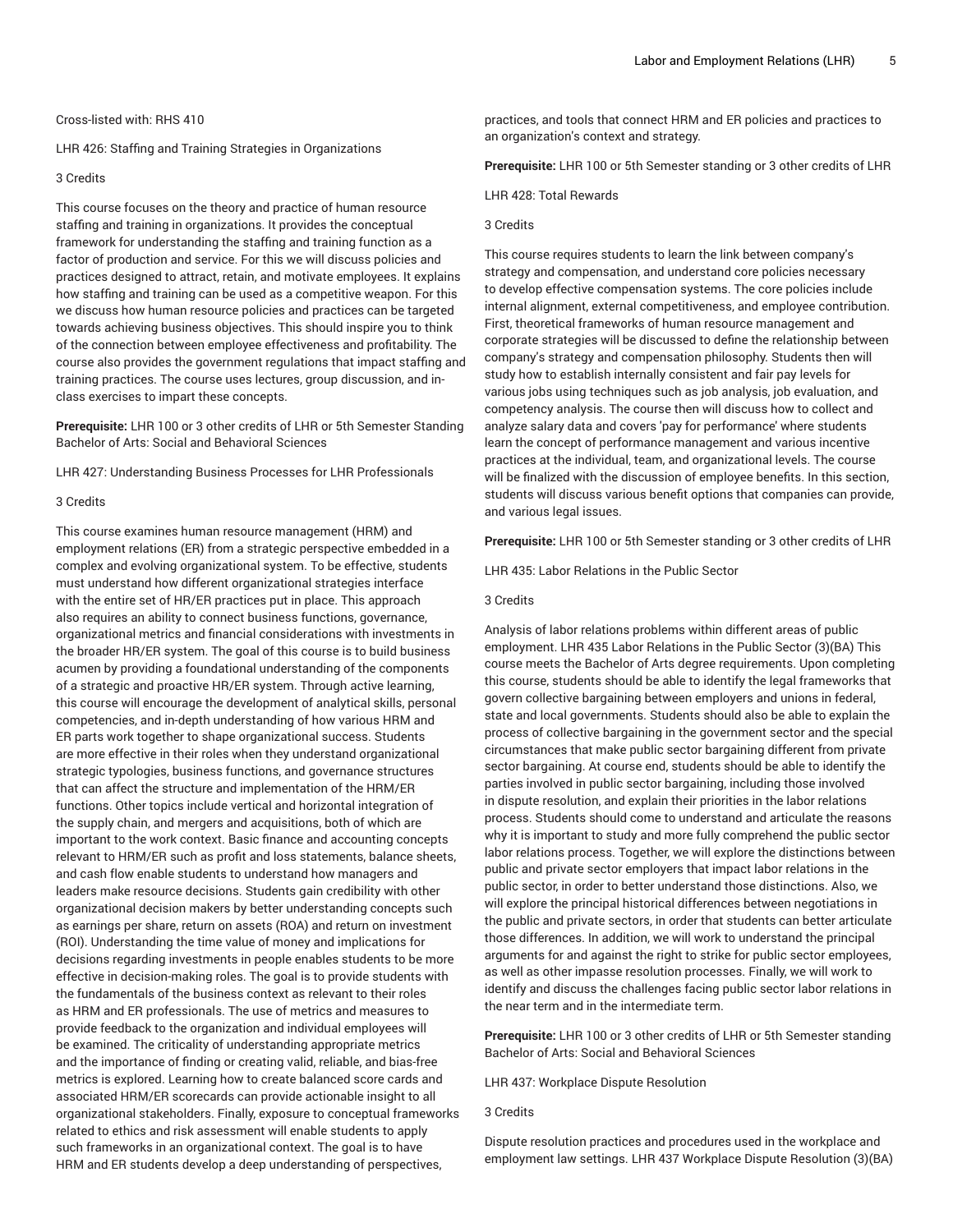This course meets the Bachelor of Arts degree requirements. This course examines dispute resolution procedures in unionized and nonunion workplaces. The course begins with an examination of grievance procedures in unionized workplaces and the system of labor arbitration. The second major theme of the course is an examination of the design and use of nonunion workplace dispute resolution procedures. Finally, the course will look at procedures for resolving employment law disputes and the major public policy debates surrounding mandatory nonunion arbitration procedures. A key objective of the course is to enable students to both understand and think critically about different alternative dispute resolution procedures and their role in employment relations. As part of achieving this objective, the course will include simulated dispute resolution exercises to provide students with experience in using techniques such as arbitration, mediation, and peer review. This course builds on and is complementary with other coursework in Labor and Employment Relations in the areas of employment relations, employment and labor law, and human resource management. It also compliments courses in other departments in the area of dispute management and resolution, including the Minor in Dispute Management and Resolution. LHR 437 may also be taken as an elective by students in the MS in Human Resources and Employment Relations and compliments coursework in the graduate program.

**Prerequisite:** LHR 100 or 3 other credits of LHR or 6th 5th Semester standing

Bachelor of Arts: Social and Behavioral Sciences

LHR 444: Workplace Safety and Health: Principles and Practices

#### 3 Credits

The role of employees, unions, employers, and government in dealing with work-related safety and health issues. LHR 444 Workplace Safety and Health: Principles and Practices (3)(BA) This course meets the Bachelor of Arts degree requirements. Workplace Safety and Health: Policies and Practices focuses on the roles of employees, unions, employers, and government in addressing work-related safety and health issues. The course will introduce students to the three interrelated fields of workplace safety, workplace health, and environmental protection. Students will be provided with an overview of key issues within these fields and gain an appreciation for their importance within the workplace. Students will also become familiar with the fundamental concepts involved in the management of workplace safety and health issues. LHR 444 satisfies requirements within the Labor Studies and Employment Relations major and may be taken as an elective. LHR 444 is complementary to other courses dealing with employee relations and legal principles within the workplace.

**Prerequisite:** LHR 100 or 5th Semester standing or 3 other credits of LHR Bachelor of Arts: Social and Behavioral Sciences

LHR 450: Developing a Career in Human Resources or Employment Relations

#### 3 Credits

The overall goals for this course are to enhance student awareness of aspects of themselves that are related to career success and satisfaction, guide student exploration of the world of work, and equip students with strategies for finding an optimal career match in the world of work. More specifically, this course will help students to increase awareness of their strengths, values, interests, and personality thereby helping students to make informed decisions to select and prepare for the next step in their career. Students will research the world of work

through information interviews. They will learn how to develop and deploy a personal brand, including resume, cover letters and elevator pitches. Students will apply the career planning resources available through Penn State Career Services, the Liberal Arts Career Enrichment Network, and the Labor and Human Relations Department to their job and internship searches. Students will learn about career management skills from notable and distinguished alumni. Students will improve interviewing skills and prepare for a wide range of interview challenges. Students will integrate prior self-assessment results to summarize the professional assets that each student offers to employers. They will define their unique differentiators and identify the primary motivator that drives them. They will chart five year career goals and draft a development plan for realizing those goals. These steps will help students to begin the life-long process of managing their career in a systematic and proactive manner. Students will be introduced to the various career service options available to them at Penn State including: Penn State Career Services, Liberal Arts Career Enrichment Network, Nittany Lion Careers, and the resources available to them in the School of Labor and Employment Relations. They will also participate in the Strengths Finder Assessment, which is a tool to identify skills in which they exhibit high levels of strength. The following Career Readiness Competencies will be addressed by this course: Critical thinking and problem solving. Students will also strengthen their oral and written methods of communication. The role of digital technology in a career search will be discussed. Career Development Processes will be covered in this course. Resume and cover letter writing will be addressed. Students will learn to develop a network through avenues such as LinkedIn, networking events, information interviews, and connecting with alumni. Students will develop interview skills. Students will receive guidance on developing effective job search strategies, including job offer negotiation, skills and qualities employers are seeking, and career decision making.

## **Corequisites:** 3 credits of LHR course

LHR 452: Human Resources and Employment Relations in Tech

#### 3 Credits

Students will study the theory, practice, and controversies related to human resources and employment relations in the tech sector. This course will explore how organizations manage the people who produce technology and compare human resource management (HRM) practices in the tech sector to those from industries not based on knowledge resources. We further investigate the role organizational culture and leadership play and introduce students to the relevant public policy debates concerning the organization of work and HRM practices in tech. The course culminates in visits to a variety of U.S. tech companies and meetings with tech employee representatives to build and extend the insights learned in the classroom.

**Prerequisites:** 9 credits in LER

LHR 458Y: History of Work in America

## 3 Credits

LHR 458Y, "History of Work in America," a writing-intensive course, studies selected problems in the history of work in the United States. This course addresses economic, technological, social, cultural, and political aspects of employment and self-employment. Major topics of concern include methods of producing goods and services, work time, working conditions, the composition of the workforce, the changing functions of managers, the role of the state in shaping labor markets and regulating employment, the formation and actions of unions and other pro-labor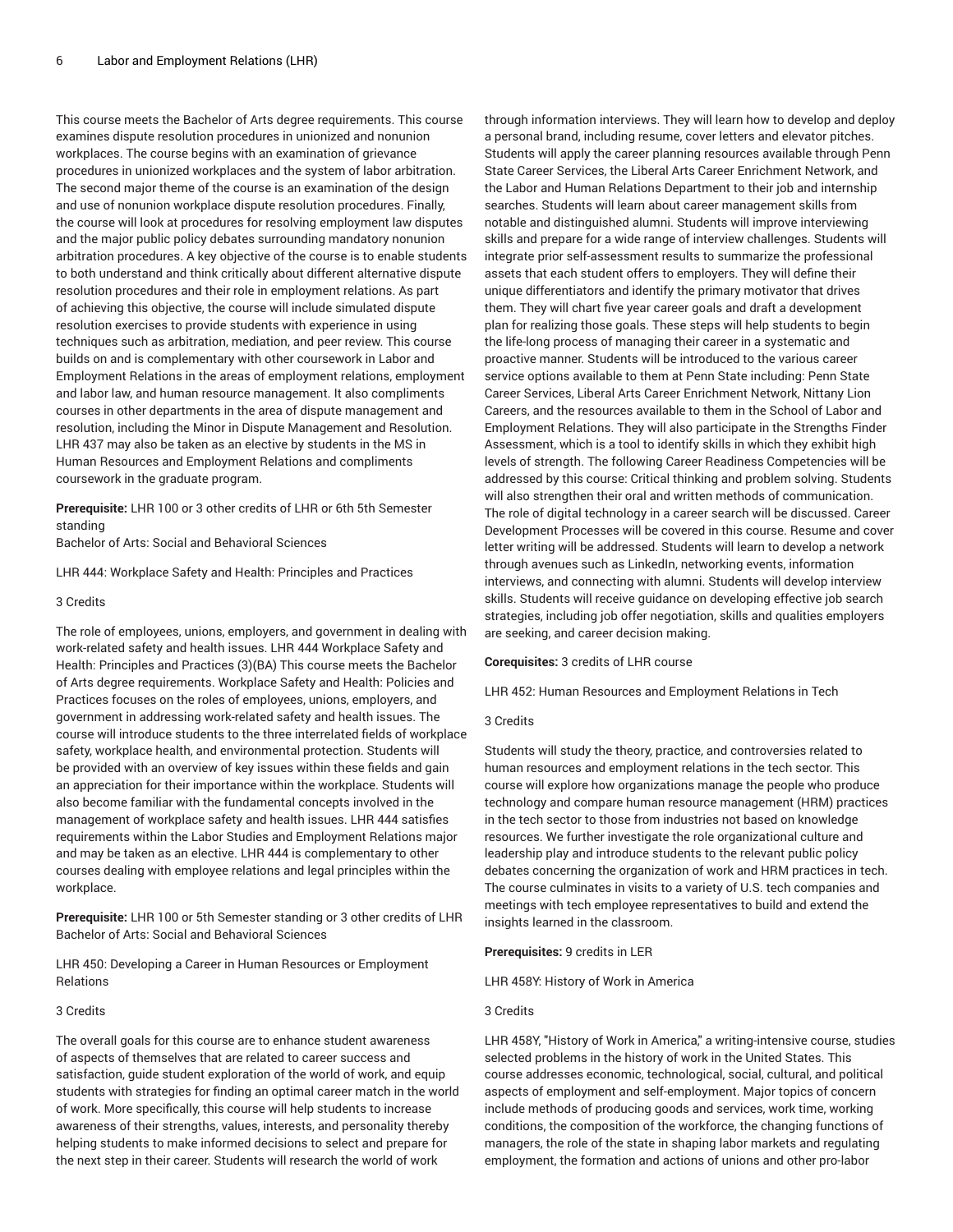organizations, and the relation of work to the family and other social institutions. In addition, students will undertake original research in primary sources and secondary literature, thereby learning something of historical research methods. The essay project is treated as a process, besides regular encouragement of students to submit a paper proposal, rough drafts, and a final draft. Students are advised that the instructor will read and comment on additional drafts as they care to submit. This section of LHR 458Y is a blended course. Some activities take place in the classroom, and other activities are conducted on Canvas.

**Prerequisite:** 3 credits in HIST or LHR or LHR 100 or 5th Semester

standing Cross-listed with: HIST 458Y Bachelor of Arts: Social and Behavioral Sciences United States Cultures (US) Writing Across the Curriculum

LHR 459: Collective Bargaining in Professional Sports

#### 3 Credits

In this course, students will learn how collective bargaining works in professional sports and how it compares to bargaining in other industries. Students explore the process of collective bargaining in professional sports in the US and Canada. In particular, the course will examine how the application of leadership, leverage and resources by professional sports employers and their player employees' associations impacts the collective bargaining process and outcomes in each sport. This course will also focus on how the interaction of these three attributes has produced landmark collective bargaining agreements, as well as disruptive strikes, lockouts and litigation. This course will give context to present day professional sports collective bargaining by examining the history and structure of the players associations, the laws affecting professional sports bargaining, and the role of sports agents in the process. Students will have the opportunity to learn how professional sports bargaining illustrates universal lessons about the process of collective bargaining, and also how it is unique. Guest speakers with considerable experience in professional sports collective bargaining will give students in this course real world context and will afford them the opportunity to question actual professional sports collective bargaining practitioners.

**Prerequisites:** LHR 100, and 4th Semester standing Bachelor of Arts: Social and Behavioral Sciences

LHR 460: Ethics in the Workplace

## 3 Credits

The course will explore ethics from both a normative and behavioral perspective. A key operating assumption of this course is that every employee of an organization has a responsibility to demonstrate ethical leadership. The course will emphasize the importance and applicability of shared mutual accountability. Four interrelated and mutually reinforcing subject areas will be explored in the course at the individual, organizational and transnational levels business ethics, ethics in unionized firms, corporate social responsibility, and sustainability. Students will develop their abilities to articulate their own moral values and to recognize and resolve ethical dilemmas within an organizational setting. Students will analyze situations using ethical theories and learn to advocate for particular management and labor relations approaches, practices and policies based on ethical considerations. While no one view of ethics is identified as "best," students learn to recognize, evaluate, compare and apply different approaches. Students also will develop their

abilities to identify, read, and explain academic literature related to the topic of ethical leadership from a management and employment relations perspective.

**Prerequisite:** LHR 100 or 5th Semester standing or 3 other credits of LHR

LHR 464: Communication Skills for Leaders in Groups and Organizations

## 3 Credits

Theory- and research-based communication skills for leaders dealing with work-related problems in contemporary groups and organizations. LHR 464 Communication Skills for Leaders in Groups and Organizations (3)(BA) This course meets the Bachelor of Arts degree requirements. LHR 464 Communication Skills for Leaders in Groups and Organizations is a survey of theory, research, and practice related to the communication processes by which individuals in groups and organizations exercise influence, whether or not they occupy positions of acknowledged leadership, and may be taken as part of an Labor and Industrial Relations major or minor, or as an elective by students in other disciplines. The course is offered once each academic year and has an enrollment limit of 40 students per offering. The course requires no special facilities. It extends to other courses in the major primarily in the areas of Industrial Relations and Human Resources. It is also complementary to courses focusing on groups and organizations in Sociology, Psychology, Management, and Engineering. During the course, students are exposed to a variety of theoretical perspectives on the study of leadership, learn about research illuminating its functions, and become acquainted with communication practices derived from and/or suggested by such theories and research that contribute to the exercise of influence and, thereby, effective group and organizational performance. These terminal outcomes define the objectives of the course. Focus will be on leadership as both role-elated behavior and goal-directed behavior, regardless of roles that members of groups and organizations occupy.

**Prerequisite:** 5th Semester Standing Cross-listed with: OLEAD 464 Bachelor of Arts: Social and Behavioral Sciences

LHR 465: Collective Decision Making

#### 3 Credits

Application of theories of decision making to work-related issues in groups and organizations requiring collective resolution and action. LHR 465 Collective Decision Making (3)(BA) This course meets the Bachelor of Arts degree requirements. This course presents a broad overview of theories, research, and practices in decision making as related to work-related choice making in groups and organizations and is open to students majoring or minoring in Labor and Industrial Relations, as well as to students who may wish to use the course as an elective. The course is offered once each academic year and has an enrollment limit of 40 students per offering. It requires no special facilities. LHR 465 extends to other courses in the major, primarily in the areas of Industrial Relations and Human Resources. It is also complementary to courses dealing with decision making in groups and organizations in sociology, psychology, and management. Of particular interest are decision making practices, as well as theories that account for them, in single-motive situations (in which participants in the process are pursuing a common goal) and mixed-motive situations (in which two or more of the participants are competitively related, but must cooperate to achieve their objectives). Hence, the course deals both with (1) conventional decision making, as in the case of boards, task forces, problem-solving groups, and quality circles or teams, appropriate to single-motive situations and (2)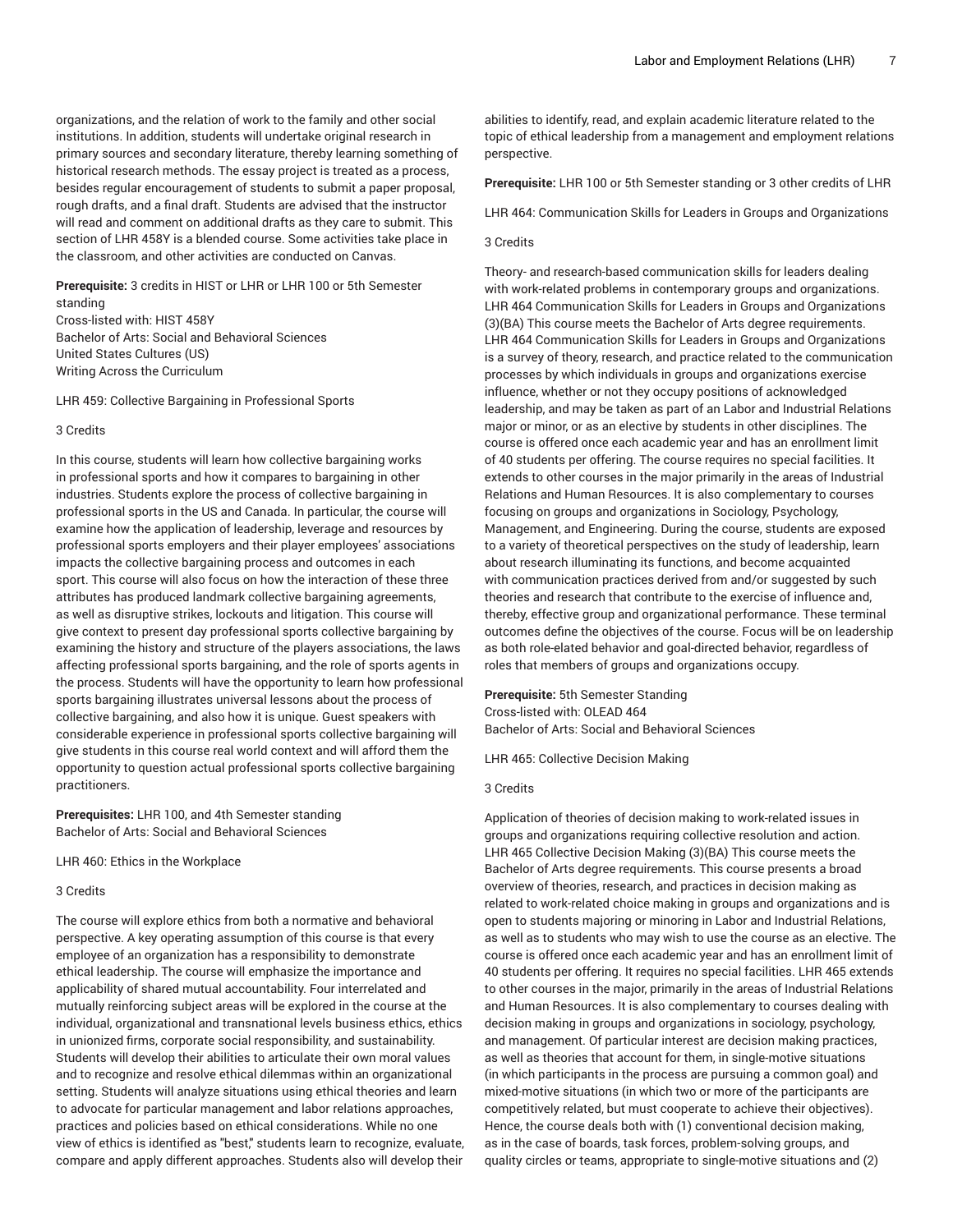processes, such as bargaining, negotiation, and dispute management/ resolution, appropriate to mixed-motive situations. The course also deals with the influence of organizational culture on decision-making in both types of situations. Upon completing LHR 465, students will have been exposed to a broad array of theoretical perspectives on decision making in groups and organizations, will be familiar with research testing these theories, and be aware of decision making practices suggested by theory and research that are useful in situations requiring collective choice and action. These terminal outcomes of the course reflect the objectives.

# **Prerequisite:** 5th Semester Standing Cross-listed with: OLEAD 465 Bachelor of Arts: Social and Behavioral Sciences

LHR 466: Labor Union Structure, Administration and Governance

#### 3 Credits

American unions have long played an important role in the American economy. However, in the last forty years, the number of workers represented by unions has declined steadily. Within this same time frame unions have been looking at ways to restructure in order to increase their strength if not to just survive. This includes organizing workers beyond their traditional membership, merging with other unions, and reorganizing union hierarchy. It also includes looking at ways to reconnect and mobilize existing members; motivating them to become more committed to and actively involved in their unions. This course will look at the similarities and differences of union structure, internal and external rules of governance and examine best practices for effective union administration. The traditional labor movement's connection with new types of workers' organizations and non-unionized labor movements will also be explored. As they organize, structure, and govern themselves, labor unions must address and accommodate to the diversity among actual and potential members of differing economic, social, occupational, and cultural groups. As students work through the topics outlined above, they will examine whether and how the US labor movement succeeds, or sometimes fails, at creating representational structure that attracts and mobilizes workers of professional-, middle- and lower classes, skilled and unskilled occupations, immigrant and native born, and different genders and races. This course asks: how does one create the kind of union structure and governance that best achieves social justice and progress? At the conclusion of the course students will be able to: - Describe and analyze the primary ways in which unions have structured their activities at the local, national and international levels; - Describe the manner in which union members interact within the governance processes common in the labor movement; - Analyze the relationship between union administration and governance with respect to the legal framework within which unions must operate; - Develop plans to attract employees to join a union and develop tools to effectively socialize new members as effective contributors in pursuing legitimate union objectives. - Articulate the variety of ways in which leadership emerges within the labor movement and how leadership affects the labor movement's ability to successfully interact with the political, social and economic factors influence union success. Students will be able to link these concepts to related courses in the LER major and minor classes addressing collective bargaining and employment relations. They will also find connections to the College of the Liberal Arts and the Smeal College of Business. Courses in related disciplines: Management; Political Science; Psychology; History; Economics.

**Prerequisite:** LER 100 Bachelor of Arts: Humanities United States Cultures (US)

LHR 468: American Labor Unions

# 3 Credits

This course will explore the current state of American labor unions and the historical, cultural, legal, political, and economic contexts within which they operate. In addition, we will examine alternative organizational forms through which U.S. workers organize including cooperatives, worker centers, living wage campaigns, and digital platforms. Among the subjects that students will analyze are the US public's perception of unions, the recent increase in political resistance to US public employee unions, the relationship between rising inequality and declining U.S. labor union membership, shifting union attitudes toward immigrant workers, the impact of globalization on U.S. unions, and how U.S. unions compare to those in other parts of the world. We will also analyze how divisions of class, gender, race, sexuality, and nationality shape the U.S. labor movement today. Finally, we will discuss pressing contemporary issues such as the rise of the gig economy, 2019-2020 strike wave, the Janus v. AFSCME decision, and the impact of the COVID-19 pandemic on U.S. workers. Guest speakers, who are union practitioners, will provide students with the opportunity to question elected union officers and staff and will provide real world context to the course readings. This course will give students a fundamental understanding of how U.S. unions are structured and operate, and how those unions both impact and are impacted by the U.S. and global economies.

## **Prerequisites:** 4th semester standing

LHR 472: Work-Life Practices and Policies

## 3 Credits

Explore the causes and consequences of conflicts between work, family, and other life commitments, and how these may be resolved. LER 472 Work-Life Practices and Policies (3)(BA) This course meets the Bachelor of Arts degree requirements. The interdisciplinary field of work-family and work-life developed as a result of middle-class women's entry into the labor force, a movement that generated conflict between family and paid work commitments. Overall, the course addresses the reasons the field developed, relevant theoretical perspectives regarding the issues, and related problems as well as proposed solutions at both the public and private sector levels. The overarching objectives of the course are to expand students' understanding of conflicts between work and family commitments, and how these might be resolved through private and public sector initiatives. Specifically, the course concerns how individuals, families, and organizations interact to help hinder the achievement of balance between work and life commitments, and relevant effects on those involved. The changing demographics of the family, laws and trends around working time, father and mother time with children, the expanded need for elder care, work-life programs such as flextime, concierge services, paid parental leave, part-time careers, paid time-off banks, and the role of unions, corporations and government legislation are covered. The course attempts to link the likely future needs of students to broader trends in society and how balance could be achieved at the level of individuals, families, other stakeholders in the community, and for society as well. Fields of research relevant to the course include labor studies, women's studies, Industrial/Organizational psychology, the sociology of work and of family, and child development. Students will be evaluated on the basis of class participation, through two inclass examinations, and through a final written or oral project providing a chronology and analysis of an adult's work-family history.